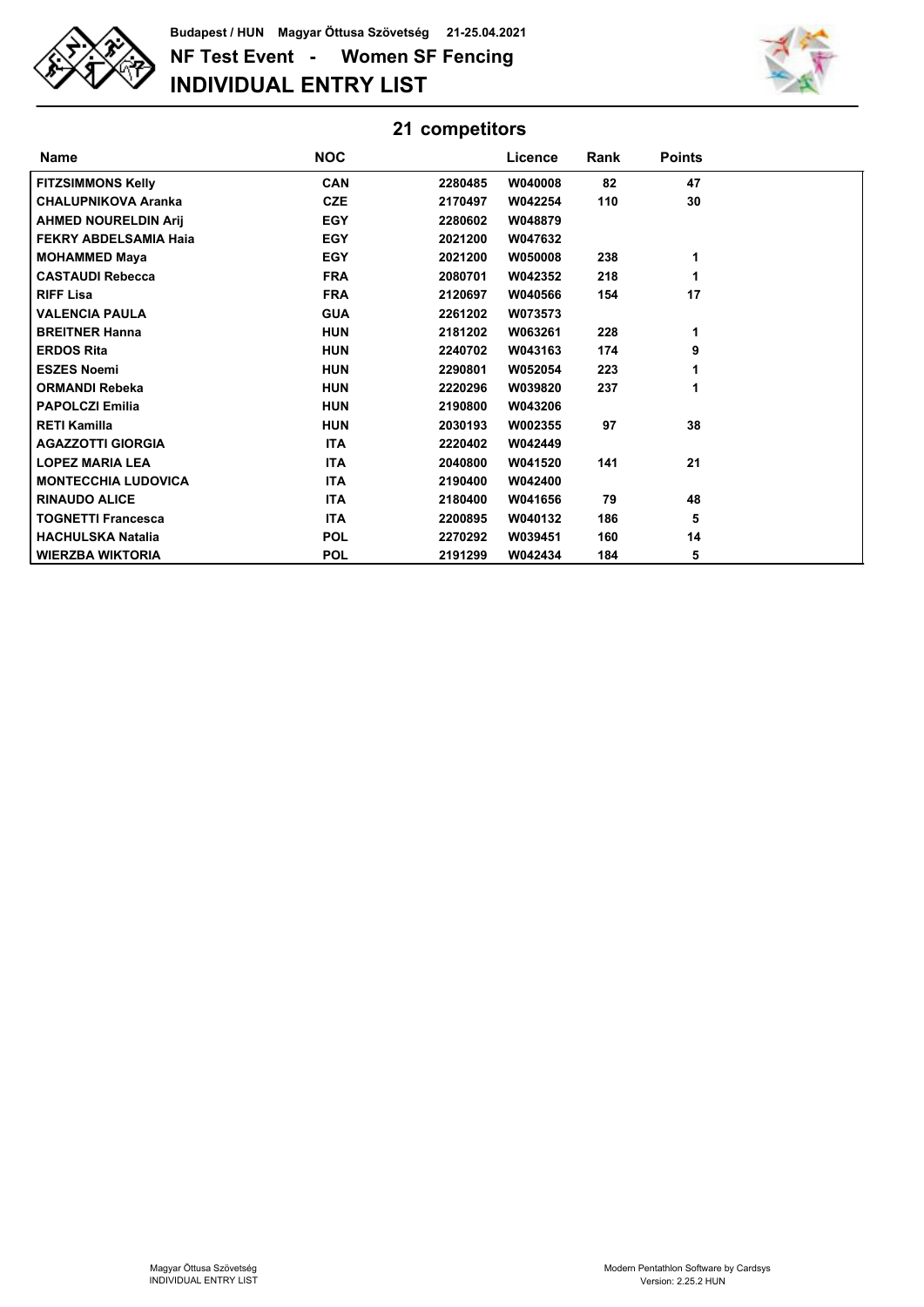



| Team           | <b>Fencing team</b> | Fence nr Name |                             | <b>NOC</b> | Licence |
|----------------|---------------------|---------------|-----------------------------|------------|---------|
| 1              | EGY <sub>1</sub>    | 1             | FEKRY ABDELSAMIA Haia       | <b>EGY</b> | W047632 |
|                |                     | 2             | <b>MOHAMMED Maya</b>        | <b>EGY</b> | W050008 |
| $\mathbf{2}$   | <b>HUN1</b>         | 3             | RÉTI Kamilla                | <b>HUN</b> | W002355 |
|                |                     | 4             | ORMÁNDI Rebeka              | <b>HUN</b> | W039820 |
| 3              | ITA <sub>1</sub>    | 5             | <b>MONTECCHIA LUDOVICA</b>  | <b>ITA</b> | W042400 |
|                |                     | 6             | <b>RINAUDO ALICE</b>        | <b>ITA</b> | W041656 |
| 4              | FRA <sub>1</sub>    | 7             | <b>RIFF Lisa</b>            | <b>FRA</b> | W040566 |
|                |                     | 8             | <b>CASTAUDI Rebecca</b>     | <b>FRA</b> | W042352 |
| 5              | POL <sub>1</sub>    | 9             | <b>HACHULSKA Natalia</b>    | <b>POL</b> | W039451 |
|                |                     | 10            | <b>WIERZBA WIKTORIA</b>     | <b>POL</b> | W042434 |
| 6              | MIX <sub>1</sub>    | 11            | <b>FITZSIMMONS Kelly</b>    | <b>CAN</b> | W040008 |
|                |                     | 12            | <b>CHALUPNIKOVA Aranka</b>  | <b>CZE</b> | W042254 |
| $\overline{7}$ | MIX <sub>3</sub>    | 13            | <b>TOGNETTI Francesca</b>   | <b>ITA</b> | W040132 |
| 8              | HUN <sub>3</sub>    | 14            | <b>BREITNER Hanna</b>       | <b>HUN</b> | W063261 |
|                |                     | 15            | <b>ERDŐS Rita</b>           | <b>HUN</b> | W043163 |
| 9              | ITA <sub>2</sub>    | 16            | <b>AGAZZOTTI GIORGIA</b>    | <b>ITA</b> | W042449 |
|                |                     | 17            | <b>LOPEZ MARIA LEA</b>      | <b>ITA</b> | W041520 |
| 10             | <b>HUN2</b>         | 18            | <b>PAPOLCZI Emília</b>      | <b>HUN</b> | W043206 |
|                |                     | 19            | <b>ESZES Noémi</b>          | <b>HUN</b> | W052054 |
| 11             | MIX <sub>2</sub>    | 20            | <b>AHMED NOURELDIN Arij</b> | <b>EGY</b> | W048879 |
|                |                     | 21            | <b>VALENCIA PAULA</b>       | <b>GUA</b> | W073573 |